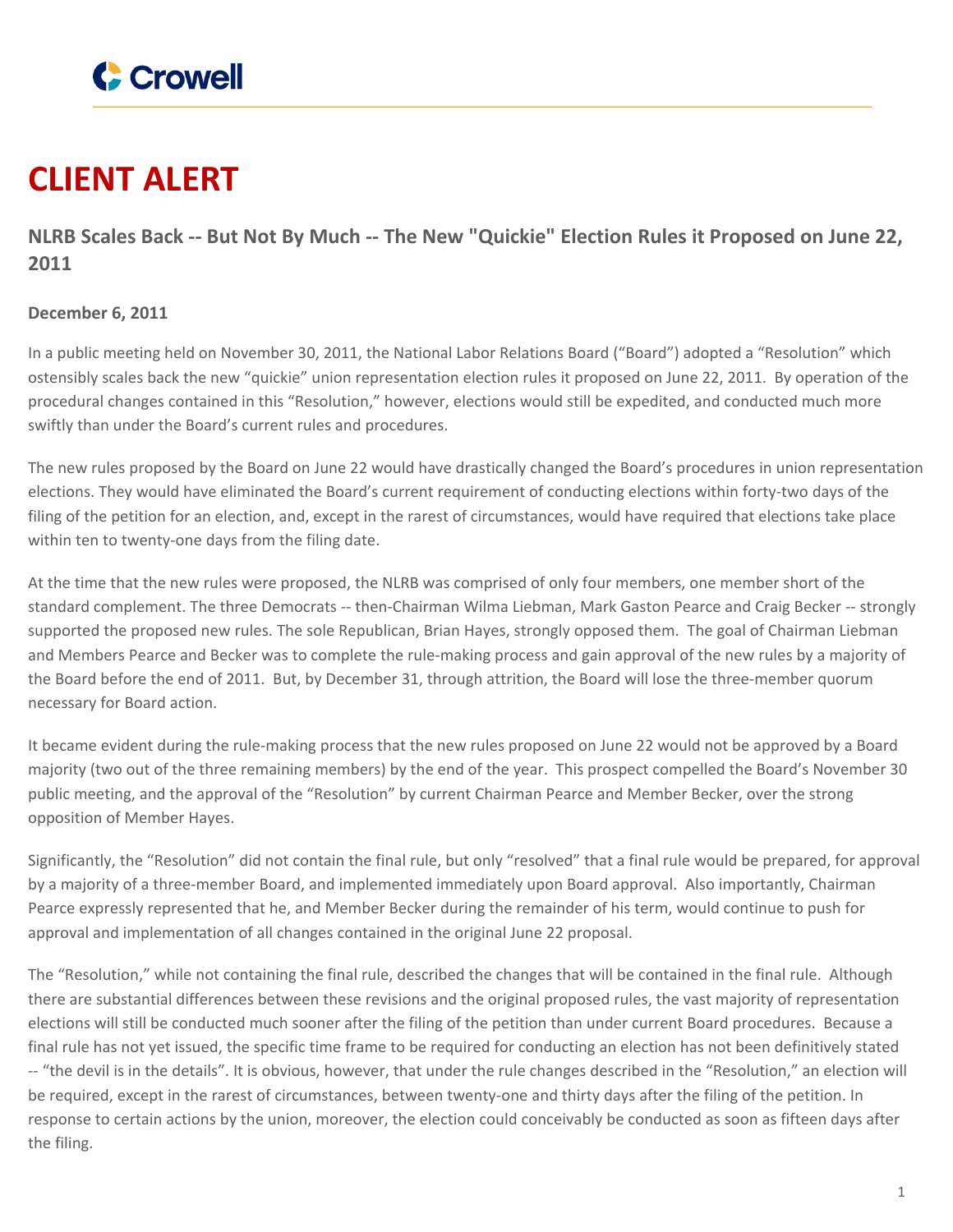

"Quickie" elections are, of course, strictly for the benefit of unions. Such elections reduce the time period within which an employer may discuss the issues with its employees and communicate its position regarding union representation, thereby making it much more likely that the union will win the election. That explains the Board's urgency in implementing its proposed changes in the representative election rules. For any of Board's new election rule changes to become effective, however, either those proposed on June 22 or those contained in its November 30 "Resolution," those revisions must be approved by a majority of at least three Board members. As a result, any such action must take place before the end of the year. Otherwise, the current rules will continue in force and effect, unchanged. Chairman Liebman's term expired, and she left the Board, on August 27, 2011, reducing the Board to three members – Chairman Pearce and Members Becker and Hayes. Member Becker's interim appointment expires on December 31, 2011, which will reduce the Board to but two members. The U.S. Supreme Court has held that the Board has no authority to act, either to decide cases or change any rules, absent a three-member quorum.

Member Hayes has vehemently opposed any changes in the election rules. Indeed, he even threatened to boycott the November 30 meeting and resign from the Board, so as to preclude the required three-member quorum necessary for the Board to act, and virtually "shut down" the Board. This threat aroused the ire of Congressman George Miller, senior Democrat on the Committee on Education and the Workforce who, by letter to Member Hayes, implicitly, if not explicitly, accused him of "objectionable motives or improper influence," including "enticements" and "offers regarding future employment" from the private sector. Congressman Miller also requested all of Member Hayes' personal documents "regarding [his] resignation from the Board or future employment." Member Hayes, asserting to be acting "for the good of the NLRB," reversed himself, attended the November 30 meeting and retracted his threat to resign from the Board. Nevertheless, he remains firmly opposed to the proposed changes.

It should be noted that on November 30, the House of Representatives passed a bill titled "The Workforce Democracy and Fairness Act," designed to prevent the Board from going through with any new election rules. Among its other provisions, this bill mandates that no election be held in fewer than thirty-five days, restricts which employees can vote in union elections, requires a two-week waiting period between a petition filing and the first hearing on the matter, and restricts the manner in which a union may contact prospective voters. By all accounts, this bill is "dead on arrival" in the Senate.

In related activity pertaining to decertification, on December 1, Congressman John Mica (R-Fla.), Chairman of the House Transportation and Infrastructure Committee, introduced legislation to ease the decertification of unions at airlines and railroads under the Railway Labor Act ("RLA"). Just last year, the National Mediation Board ("NMB") abandoned 75 years of precedent to lower the threshold for unions to win representation elections and obtain NMB certification as the employees' bargaining representative. Before that change, to win an election a union had to obtain an affirmative vote from a majority of the total number of employees in a system-wide craft or class unit, even if fewer than half of the employees in the unit actually voted. Accordingly, an employee's failure to vote was effectively a vote against representation. Under the new rule implemented last year, in order to win the election and be certified, a union needs only the affirmative vote of a majority of those employees who actually vote (which is the same as under the National Labor Relations Act). That revision, however, left in place the existing rule relating to the decertification of a union. As a result, the outcome of a decertification election is still determined by a majority of the total number of employees in the unit, whether they vote or not. The legislation just introduced by Congressman Mica would apply the same standards to decertify a union as now apply to certification under the RLA and, according to Congressman Mica, will "restore fairness and equality to the union election and decertification process."

For more information, please contact the professional(s) listed below, or your regular Crowell & Moring contact.